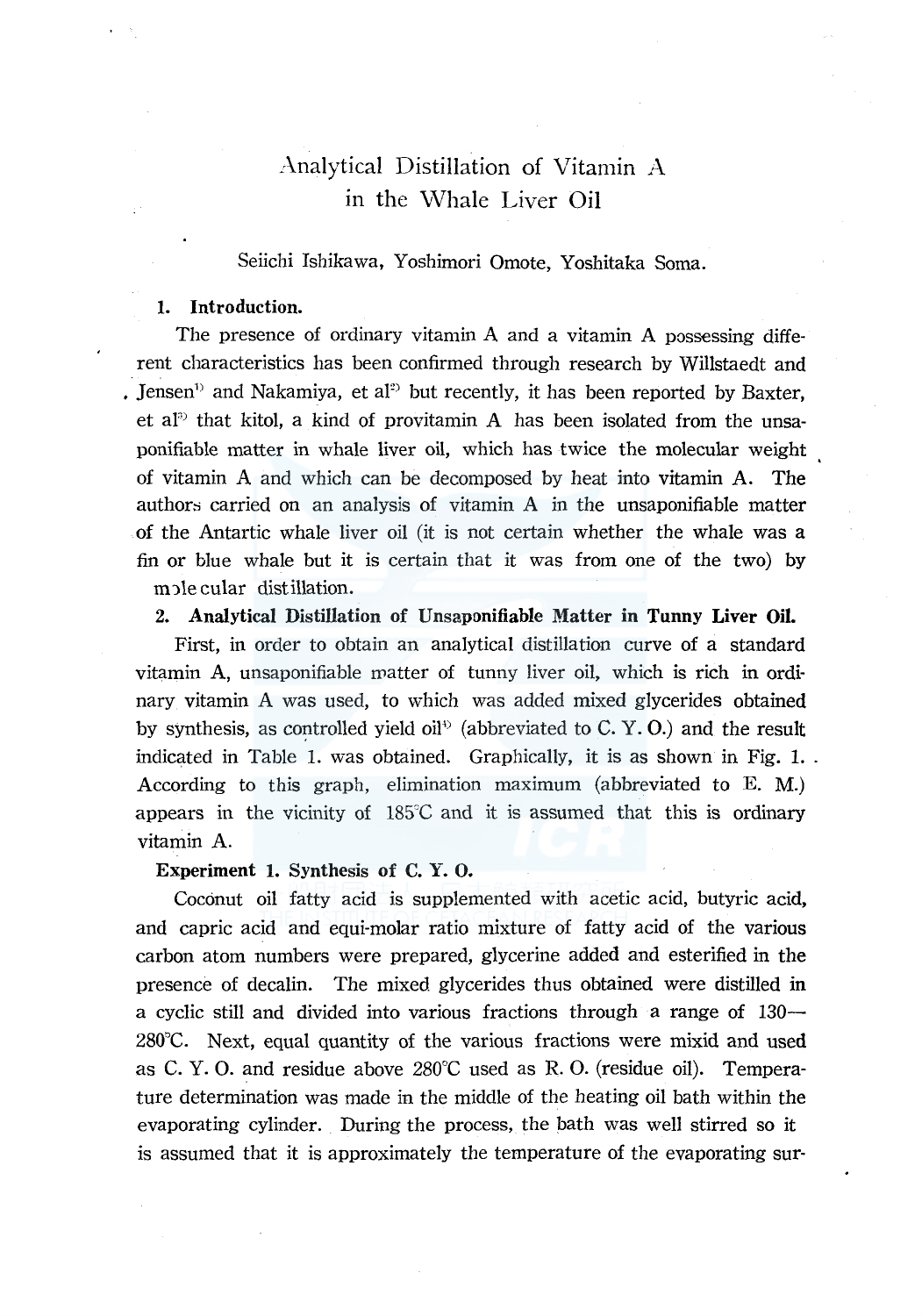Also, the temperature of the residue oil which flowed down the face. heating cylinder and dropped from the bottom was also determined, from which it was discovered that the value was approximately 60°C lower than that of the oil bath. Vacuum was  $10^{-2} - 10^{-3}$ mm. and the distance between the evaporating surface and condensing surface was 0.5 cm. Temperature was raised every 10°C and at each range, distillate for each cycle was removed. These conditions were used for all analytical distillation explained hereinafter.

## Experiment 2. Analytical Distillation of Unsaponifiable Matter in Tunny Liver Oil.

Analytical distillation was carried on with 76 g. of oil of 102 liver oil unit, obtained by adding  $35 g$ . of C.Y.O. and  $35 g$ . of R.O. to unsaponifiable matter from 25 g. of tunny liver oil for injection purpose (400 liver Table 1. Analytical Distillation of Unsaponifiable Matter in Tunny Liver Oil

| No.              | Temp. $(^{\circ}C)$ | Distillate $(g)$ | Liver Oil Unit | Liver Oil<br>Unit $\times$ Weight | 1 % of Recovered<br>Vitamin A |
|------------------|---------------------|------------------|----------------|-----------------------------------|-------------------------------|
| 1                | 130                 | 2.4              | 103            | 248                               | 3.2                           |
| $\boldsymbol{2}$ | 140                 | 2.1              | 109            | 233                               | 3,0                           |
| 3                | 150                 | 2.5              | 310            | 788                               | 10.2                          |
| 4                | 160                 | 1.8              | 400            | 729                               | 9.4                           |
| 5                | 170                 | 1.8              | 585            | 1060                              | 13.7                          |
| 6                | 180                 | 2.8              | 598            | 1643                              | 21,2                          |
| 7                | 190                 | 2.0              | 462            | 903                               | 11,2                          |
| 8                | 200                 | 2,5              | 341            | 852                               | 11.0                          |
| 9                | 210                 | 2.6              | 202            | 533                               | 6.4                           |
| 10               | 220                 | 1.9              | 143            | 270                               | 3.5                           |
| 11               | 230                 | 1.2              | 130            | 156                               | 2.0                           |
| 12               | 240                 | 1.2              | 65             | 77                                | 1.0                           |
| 13               | 250                 | 1.2              | 45             | 52                                | 0.7                           |
| 14               | 260                 | 1.1              | 64             | 93                                | 0.9                           |
| 15               | 270                 | 1.7              | 55             | 91                                | 1.2                           |



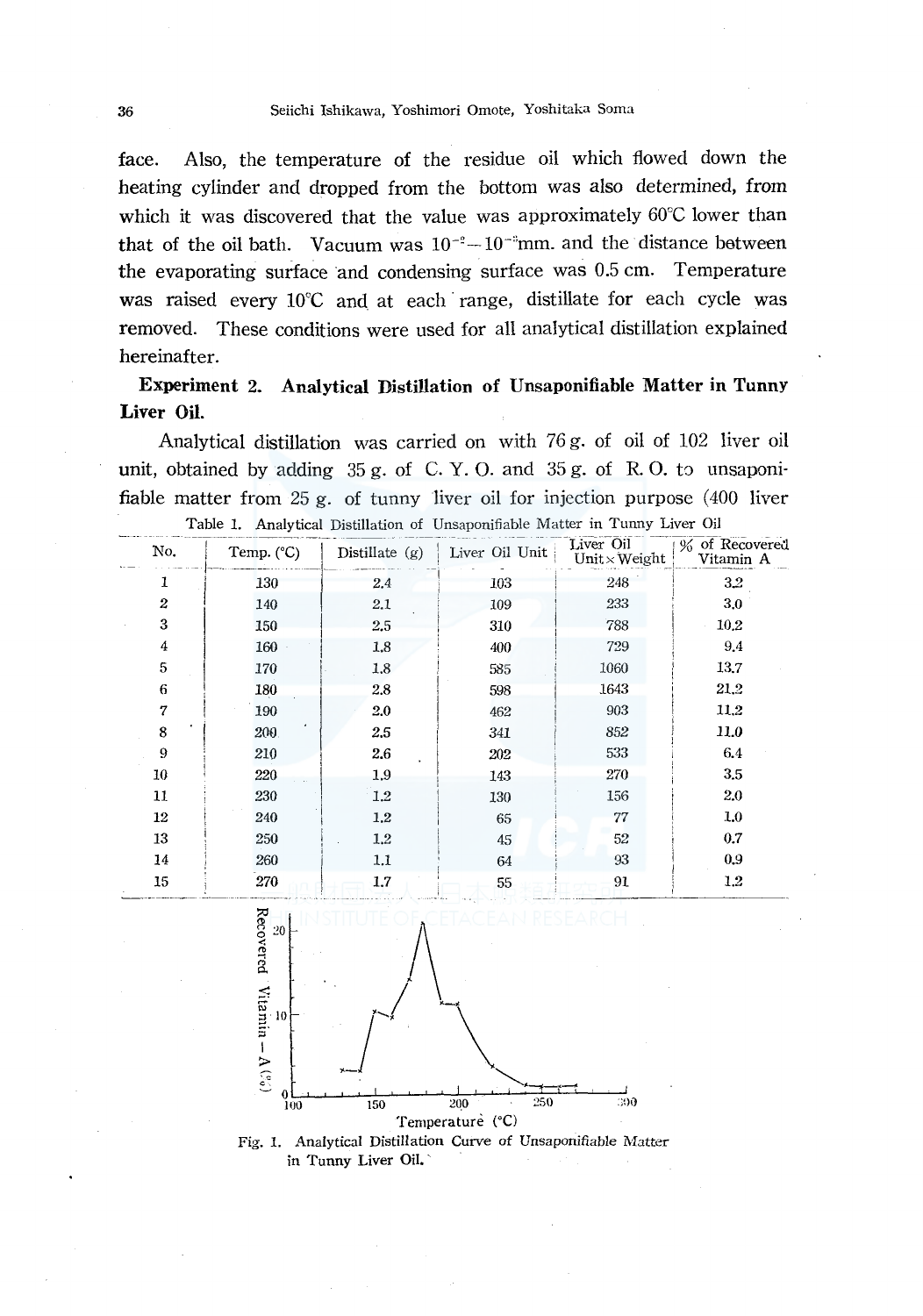oil unit). Oil distilling over at each  $10^{\circ}C$  (1 cycle) was taken, its weight and liver oil unit determined and the percentage of recovered vitamin A was calculated by the following formula :

 $\%$  of recovered vitamin A=[(liver oil unit x weight of each distillate)/

(liver oil unit x weight of oil before distillation)]  $\times$  100%.

Shown graphically, the experimental result is as indicated in Fig. 1.

## 3. Analytical DistiUation of Unsaponifiable Matter in Whale Liver Oil.

Analytical distillation was carried on with unsaponifiable matter of Antarctic whale liver oil under the entirely similar conditions as in the case of tunny liver oil explained above. The result is as indicated in Fig. 2. As can be clearly seen from the graph, E. M. of No. 1. is in the vicinity of  $180^{\circ}$ C and entirely coincides with the E.M. as in the case of tunny liver oil. That is, there is 'no mistake that this is vitamin A. Next, in the case of whale liver oil, there is a tendency of a second E. M. to appear, but in the case of Fig. 2., since the same condition as in Fig. 1. was followed strictly, the distillate of C. Y. 0. above 280°C was small and the distillation was stopped here. Thus, in order to obtain the second E. M., C. Y. O. and R. O. above  $280^{\circ}$ C was newly added and distilled. As a result of this, the second E. M., as can be clearly seen in Fig. 3., appeared. The first E. M. was in the vicinity of 185°C, the same as in the previous case, so that there is no question, but the shape of the second E. M. is somewhat vague, a shape which is formed by several peaks of single substance overlapping and its temperature ranges from  $270-290^{\circ}$ C. According to Hickman<sup>5</sup> natural vitamin A ester has E.M. at a temperature of about 90°C higher than free vitamin A, and  $\beta$ -carotene has an E. M. at a temperature about 30°C higher.

E. M. of kitol itself, comparable to that of vitamin A, could not be observed but from the fact that its molecular weight is twice that of vitamin A, it can be assumed that it has an E. M. somewhat near that of  $\beta$ carotene. However, kitol decomposes into vitaniin A with heat so that to what extent the transformation into vitamin A took place during the analytical distillation still remains a problem.

## Experiment 3. Analytical Distillation of Unsaponifiable Matter in Whale Liver Oil.

( 1 ) The whale liver oil sample was obtained during whaling in the Antarctic Ocean and was informed as blue whale liver oil. Its general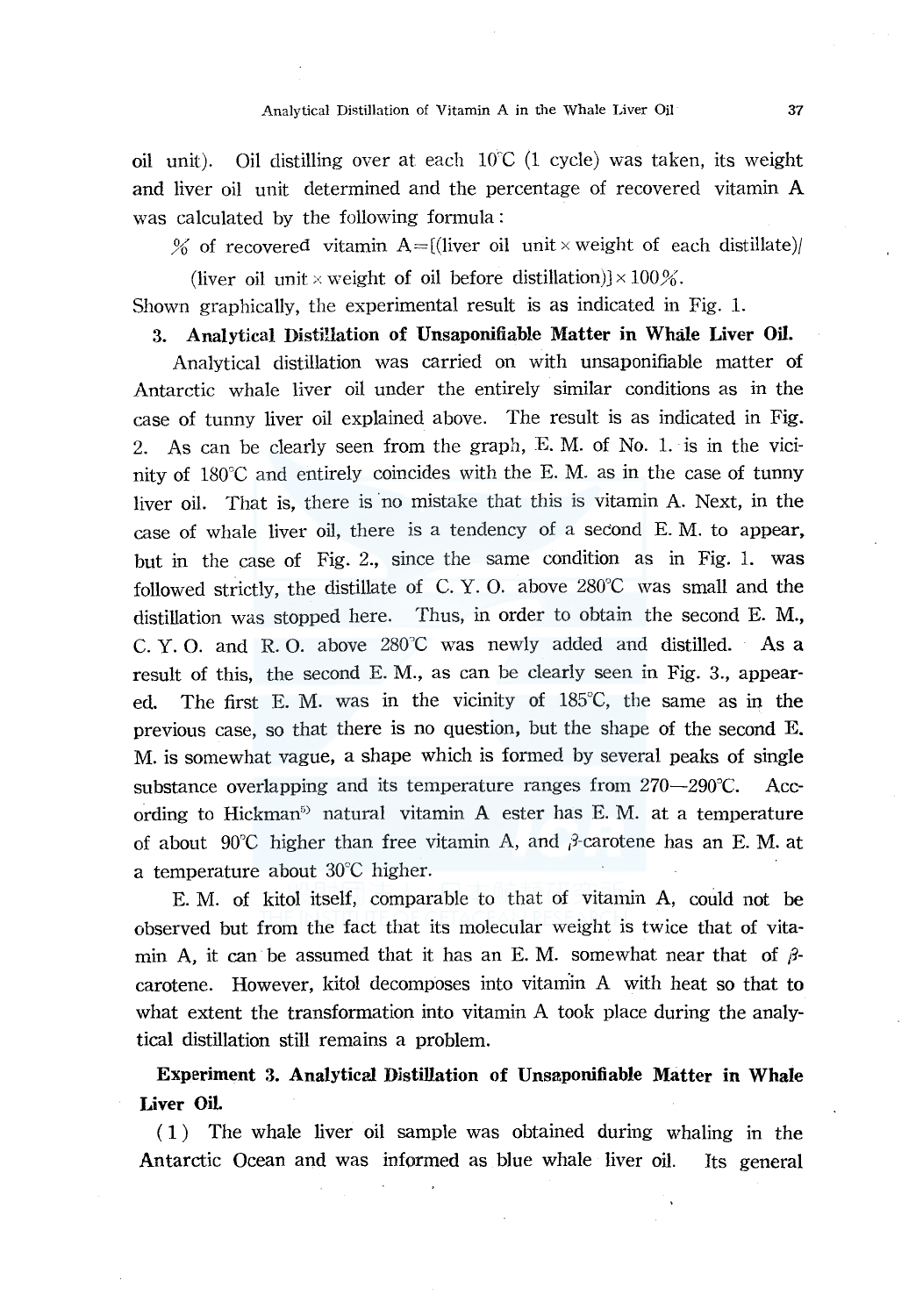characteristic is as follows:

Specific gravity  $d_4^r$  0.9230, refractive index  $n_0^r$  1.4842, acid value 0. saponification value 166, unsaponifiable matter  $11.5\%$ , liver oil unit 312.

Unsaponifiable matter was obtained from 50g, of this liver oil and 80g. of oil of liver oil unit 66 was obtained by adding 35g. of C.Y.O. and 35g. of R.O., the same as before and analytical distillation carried on under the same condition as before. (Table 2 and Fig. 2)

| Number           | Temp. (°C) | Distillate (g) | Liver Oil Unit | Liver Oil<br>Unit $\times$ Weight | % of Recovered<br>Vitamin A |
|------------------|------------|----------------|----------------|-----------------------------------|-----------------------------|
| 1                | 130        | 1.3            | 38             | 50                                | 1.0                         |
| $\boldsymbol{2}$ | 140        | 2.2            | 62             | 136                               | 2,6                         |
| 3                | 150        | 2.2            | 111            | 242                               | 4.6                         |
| 4                | 160        | 1.8            | 212            | 382                               | 9.3                         |
| 5                | 170        | 2.2            | 297            | 651                               | 12.4                        |
| 6 <sub>1</sub>   | 180        | 2.6            | 341            | 885                               | 16.8                        |
| 7                | 190        | 2.6            | 333            | 865                               | 16.5                        |
| 8                | 200        | 2.7            | 205            | 552                               | 10.5                        |
| $\overline{9}$   | 210        | 2.6            | 179            | 358                               | 6.3                         |
| 10               | 220        | 1.5            | 106            | 159                               | 3.0                         |
| 11               | 230        | 2.4            | 59             | 140                               | 2.7                         |
| 12               | 240        | 1.7            | 69             | 117                               | 2.2                         |
| 13               | 250        | 1,3            | 72             | 94                                | 1.8                         |
| 14               | 260        | 1.3            | 78             | $100\,$                           | 1.9                         |
| 15               | 270        | 1.7            | 75             | 127                               | 2.4                         |
| 16               | 280        | 2.1            | 95             | 200                               | 3.8                         |

Table 2. Analytical Distillation of Unsaponifiable Matter in Whale Liver Oil (1)





 $(2)$  20 g. of new sample of the same liver oil as before was taken. unsaponifiable matter obtained from this, and to 240 g. of oil (liver oil unit 188) obtained by adding 35 g. of C. Y. O., 35 g. of R. O. and a further  $60 g$ . of R.O. (C.Y.O. above 280°C) and 70 g of molecular distillation residue of

38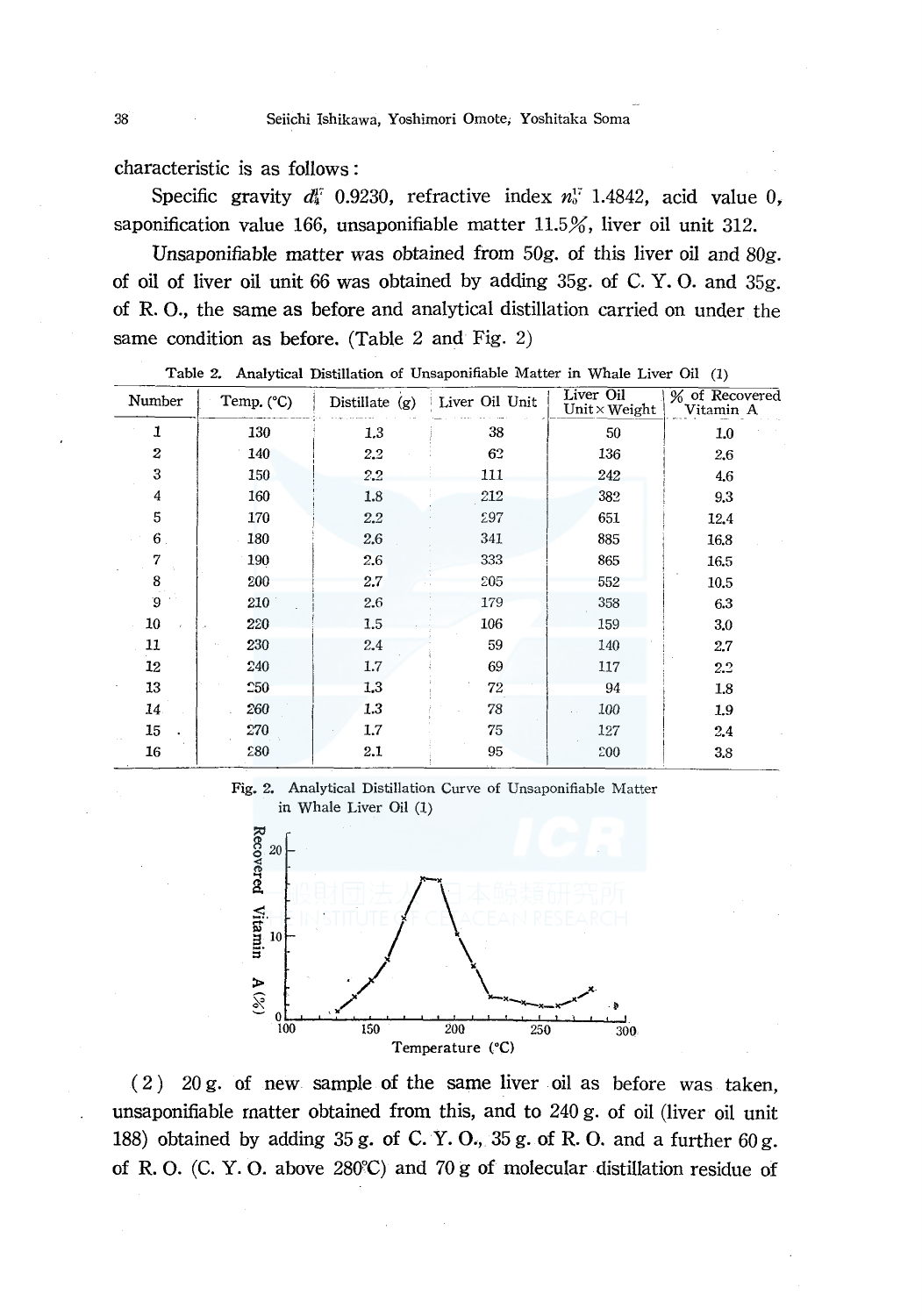## oil-shark liver oil and analytical distillation carried on (Table 3 and Fig. 3).

| Number          | Temp. (°C) | Distillate $(g)$ | Liver Oil Unit   | Liver Oil<br>Unit $\times$ Weight | % of Recovered<br>Vitamin A |
|-----------------|------------|------------------|------------------|-----------------------------------|-----------------------------|
| 1               | 130        | 0.4              | 53               | 19                                | 0.5                         |
| 2               | 140        | 1,2              | 67               | 78                                | 2.1                         |
| $\bf 3$         | 150        | 2.3              | 61               | 136                               | 3.6                         |
| 4               | 160        | $1.6\,$          | 103              | 162                               | 4.3                         |
| 5               | 170        | 1,9              | 140              | 270                               | 7.4                         |
| $6\phantom{1}6$ | 180        | 2,3              | 138              | 319                               | 8.4                         |
| $\overline{7}$  | 190        | 2.6              | 110              | 284                               | 7.5                         |
| 8               | 200        | 2.8              | 57               | 162                               | 4,3                         |
| 9               | 210        | 2.0              | 55               | 110                               | 2,9                         |
| 10              | 220        | $3.2\,$          | 33               | 105                               | $2.8\,$                     |
| $11\,$          | 230        | 3.4              | 17               | 58                                | 1.5                         |
| 12              | 240        | 3.6              | 21               | $74\,$                            | 2.0                         |
| $13\,$          | 250        | 4.8              | 22               | 105                               | 2.8                         |
| 14              | 260        | 8.2              | 30               | 128                               | 3.4                         |
| 15              | 270        | 5.0              | 28               | 141                               | 3,7                         |
| $16\,$          | 280        | 3.6              | 34               | 122                               | 3.2                         |
| $17^{\circ}$    | 290        | 6.4              | 25               | 159                               | 4.2                         |
| $18\,$          | 300        | 5.2              | 19               | 99                                | 2.6                         |
| 19              | 310        | 5.4              | 9                | 46                                | 1.2                         |
| 20              | 320        | 5.9              | 6                | 36                                | 1.0                         |
| 21              | 330        | 6.3              | 3                | 17                                | $0.5\,$                     |
| 22              | 340        | 7.2              | $\boldsymbol{2}$ | $11\,$                            | 0.3                         |

Table 3. Analytical Distillation of Unsaponifiable Matter in Whale Liver Oil (2)





## **4. Absorption Spectrum of Analytical Distillate of Unsaponifiable** Mat~ **ter in Whale Liver Oil.**

As a means of accertaining whether or. not the two E. M. 's obtained as a result of analytical distillation of unsaponifiable matter in whale liver oil are due to vitamin A and kitol, absorprion spectrum of its E.M. distillate was taken. As a result of this, the first E. M. distillate showed a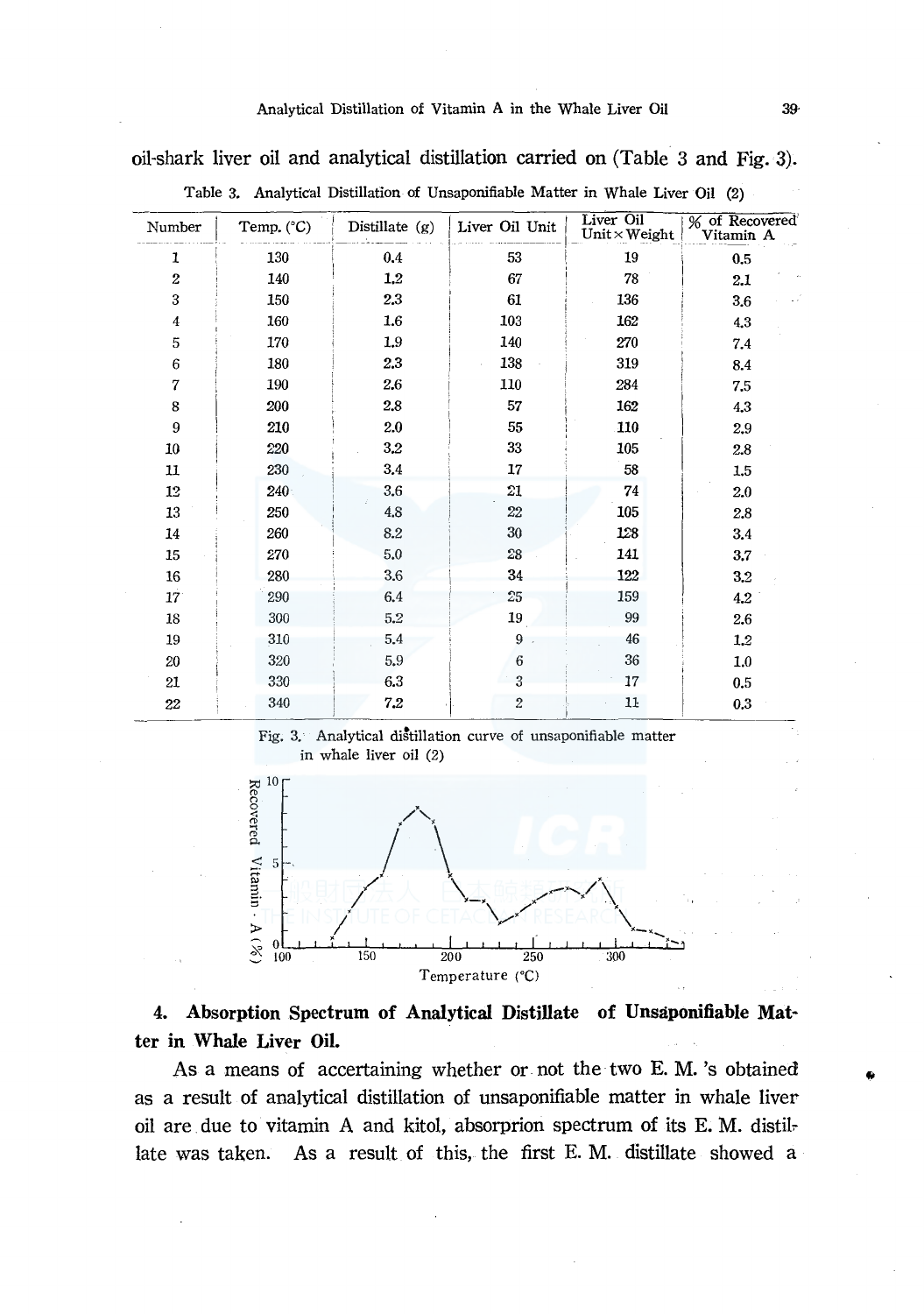typical vitamin A absorpition (Fig. 4) but in the second E. M. distillate, absorption was between the maximum absorption of vitamin A,  $328 \text{ m}\mu$ , to the maximum absorption of kitol,  $290 \text{ m/s}$ , and somewhat stronger on the  $290 \text{ m}\mu$  side (Fig. 5). An explanation for this may be that kitol was present in this whale liver oil and a part of it was decomposed by heat during analytical distillation. (Fig. 4 and 5).

Experiment 4. Absorption Spectrum of the Distillate of Analytical Dis-  $\mathcal{F}$  tillation of Unsaponifiable Matter in Whale Liver Oil.



From the various distillations of (2) of Experiment 3, distillate of two E. M., 180°C and 280°C were taken as representative ones, a fixed quantity of the unsaponifiable matter after sapcmification was extracted with ether and absorption spectrum of this ether solution photographed. Concentrations appropriate for vitamin A in the 180°C distillate was 1/20,000 mol and 175,000 mol for the 280°C distillate. In the former, absorption appeared at 345, 328, 310, 300 and 290 m $\mu$ , being the strongest. In the latter, many vague absorption appeared from 328 m $\mu$  to 290 m $\mu$  and it was noticed that it was somewhat stronger on the 290 m $\mu$  than on the 328 m $\mu$  side.

5. Conclusion.

...

As a result of molecular distillation of unsaponifiable matter in whale liver oil, it was observed that the elimination maxima ·appeared at two places, 185°C and 270-290°C. The first maximum coincided with the maximum of unsaponiable matter in tunny liver oil and is ordinary vitamin A. The second, as observed from the absorption spectrum, absorption occured from 290 m $\mu$ , the absorption maximum of kitol, to 328 m $\mu$ , absorption maximum of vitamin A. Therefore, it is conculuded that kitol is present in whale liver oil and a part of it decomposed by heat to vitamin A